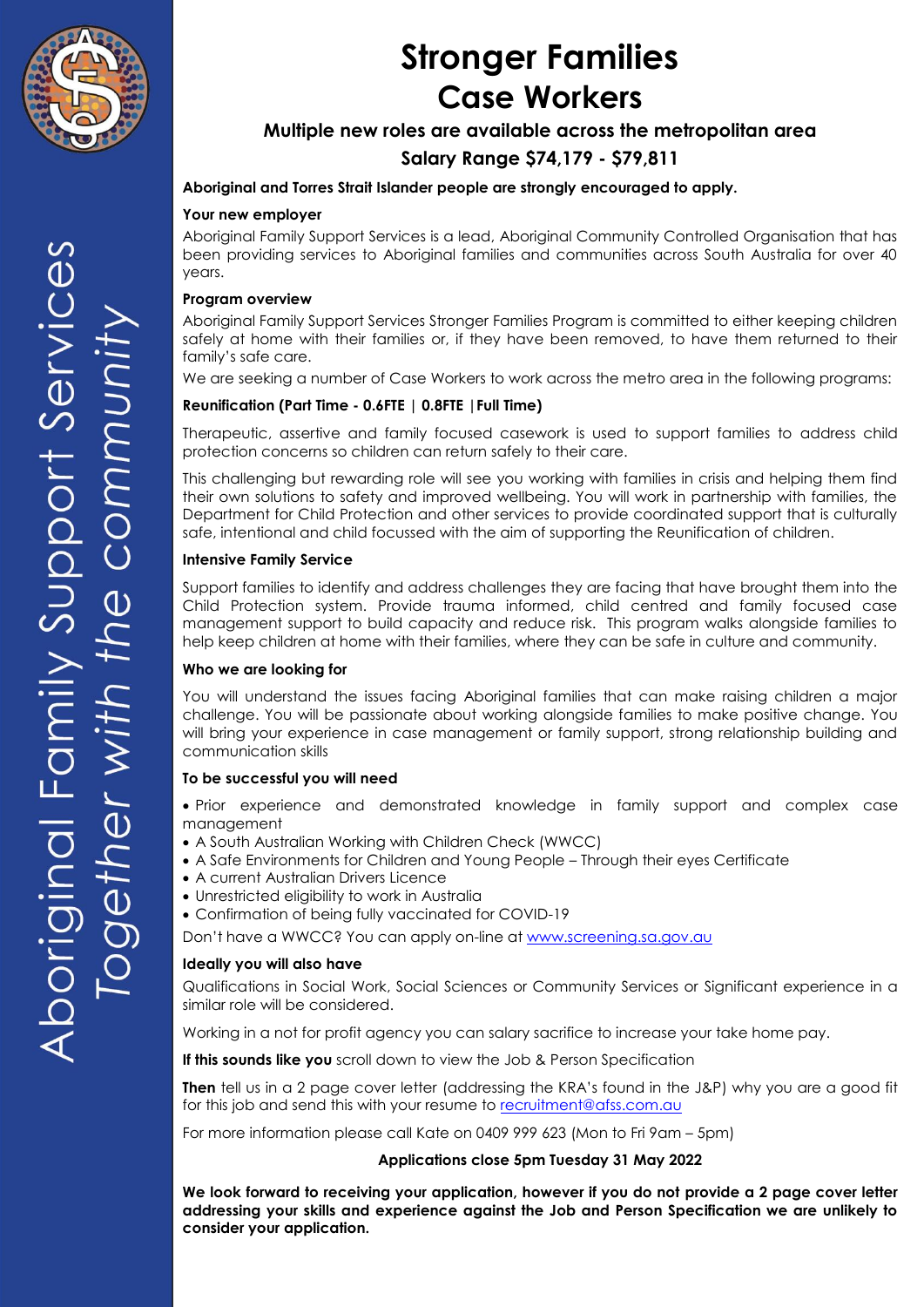

Job and Person Specifications

## Job Title: **Case Worker - Stronger Families Program, Reunification Service**

## Employee Name:

| Program Overview                           | Aboriginal Family Support Services Stronger Families Program is<br>committed to either keeping children safely at home with their families<br>or, if they have been removed, to have them returned to their family's<br>safe care. We are committed to empower families to cope with the<br>challenges they are facing. We seek to preserve and strengthen<br>family relationships to ensure children and young people live in safe,<br>secure and stable homes.                                                                   |
|--------------------------------------------|------------------------------------------------------------------------------------------------------------------------------------------------------------------------------------------------------------------------------------------------------------------------------------------------------------------------------------------------------------------------------------------------------------------------------------------------------------------------------------------------------------------------------------|
| <b>Position Objective</b>                  | Stronger Families Case Workers provide solution based case<br>management support to families to assist them to address child<br>protection concerns and build their capacity. The Case Worker, under<br>the direction of the Case Manager, will support families to identify and<br>address barriers that are preventing them from providing adequate<br>care for their children. The Reunification Service support parents to<br>work through a reunification plan so that children can be safely<br>reunified with their family. |
| <b>Reporting Relationships</b>             | The Case Worker reports to the local Case Manager, who in turn<br>reports to the Senior Manager, Therapeutic Services for clinical<br>supervision. The program works closely with the Department for Child<br>Protection (DCP) and the Department for Human Services (DHS).                                                                                                                                                                                                                                                        |
| Funding                                    | Department For Child Protection                                                                                                                                                                                                                                                                                                                                                                                                                                                                                                    |
| Award/Salary                               | Social, Community, Home Care and Disability Services Industry Award<br>2010<br>Salary Range: Level 4                                                                                                                                                                                                                                                                                                                                                                                                                               |
| The Job                                    | Job Specification                                                                                                                                                                                                                                                                                                                                                                                                                                                                                                                  |
| Key Result Areas                           | The Key Result Areas outline the key expectations of the employee.<br>They align with the requirements of the Stronger Families Funding<br>Agreements with the Department for Child Protection and the<br>Department of Human Services, with AFSS Strategic and Operational<br>Plans and AFSS Policies and Procedures. The employee will be required<br>to participate in regular supervision against each of the Key Result<br>Areas as detailed below.                                                                           |
| Key Result Area One                        | positively and respectfully to Aboriginal<br>Relate<br>people<br>and<br>communities, be open to listen and learn, show humility and be non-<br>judgemental and sensitive to individual and community needs.<br>Provide Culturally Responsive service and interventions to Aboriginal                                                                                                                                                                                                                                               |
| Cultural Awareness and<br>Safety           | children and families.                                                                                                                                                                                                                                                                                                                                                                                                                                                                                                             |
|                                            |                                                                                                                                                                                                                                                                                                                                                                                                                                                                                                                                    |
|                                            | Advocate for the consistent consideration, and application of the<br>Aboriginal and Torres Strait Islander Child Placement Principle.                                                                                                                                                                                                                                                                                                                                                                                              |
| <b>Key Result Area Two</b>                 | Assist families to identify, acknowledge and address child protection<br>concerns using a strengths and risks-based, family-centred and<br>culturally-responsive practice approach.                                                                                                                                                                                                                                                                                                                                                |
| Understanding and<br>Application of Theory | Achieve outcomes with families that results in sustained change.                                                                                                                                                                                                                                                                                                                                                                                                                                                                   |
|                                            | Understand and implement a range of applicable theories in guiding<br>Supported by the Australian Government                                                                                                                                                                                                                                                                                                                                                                                                                       |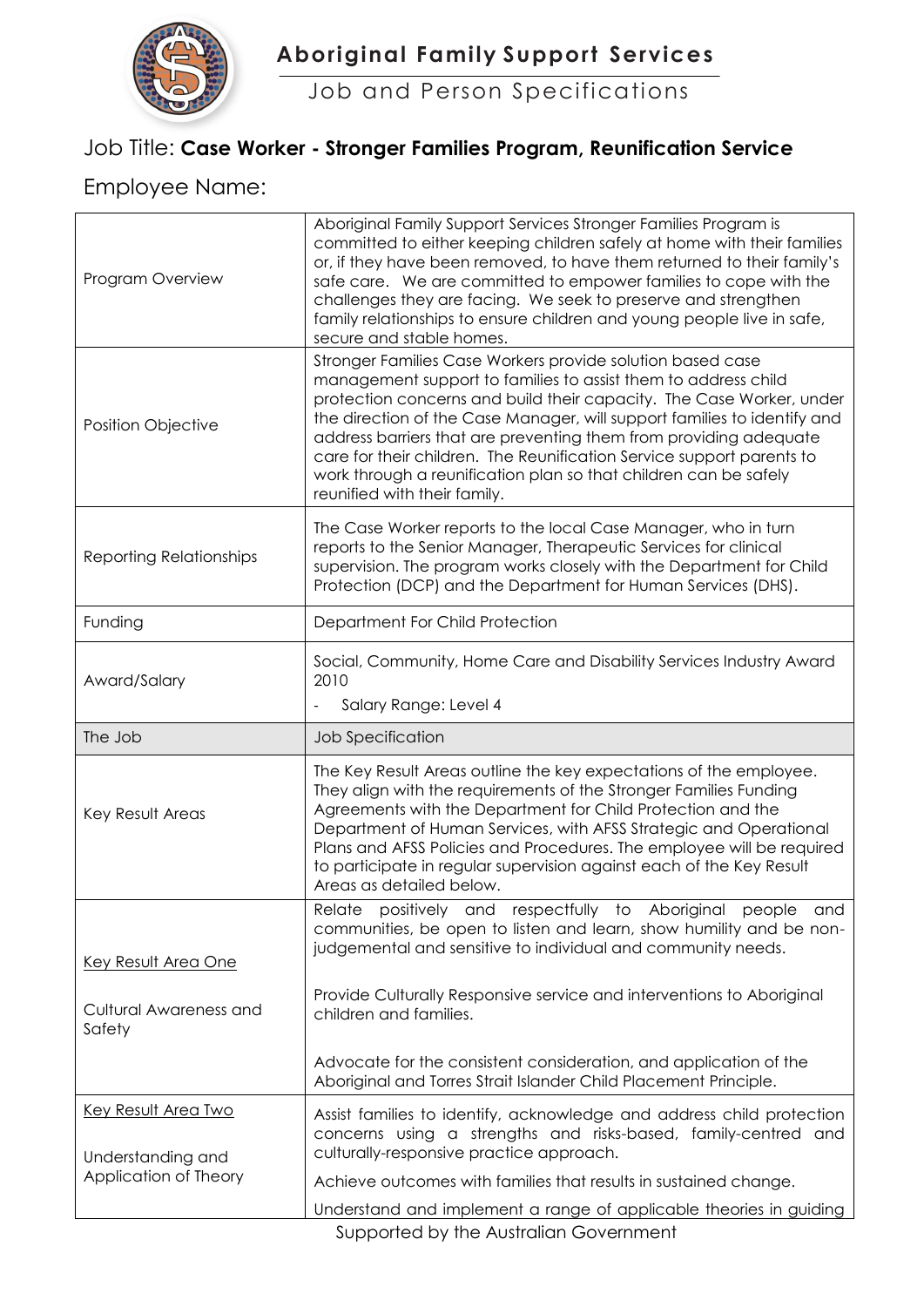

|                                                            | the engagement process, assessment, goal setting, interventions and<br>review of progress in working with individual clients, families and<br>communities.                                                                                                                                                                                                                                                                                                                                                                                                                                                                                                                                                                 |
|------------------------------------------------------------|----------------------------------------------------------------------------------------------------------------------------------------------------------------------------------------------------------------------------------------------------------------------------------------------------------------------------------------------------------------------------------------------------------------------------------------------------------------------------------------------------------------------------------------------------------------------------------------------------------------------------------------------------------------------------------------------------------------------------|
|                                                            | Integrate new theory/models into practice.                                                                                                                                                                                                                                                                                                                                                                                                                                                                                                                                                                                                                                                                                 |
|                                                            | Engage with families by being empathic and building rapport; to assist<br>the family to be motivated to change; and to build and maintain a<br>therapeutic relationship during the course of intervention.                                                                                                                                                                                                                                                                                                                                                                                                                                                                                                                 |
| Key Result Area Three                                      | Build, negotiate and maintain relationships in a collaborative,<br>cooperative and client-centred manner; to negotiate and manage<br>conflict; and to work with and become part of an extended team.                                                                                                                                                                                                                                                                                                                                                                                                                                                                                                                       |
| <b>Relationship Skills</b>                                 | Demonstrate accountability to all stakeholders by being honest and<br>transparent and applying skills of reflection, analysis,<br>clear<br>communication, having a clear sense of purpose, paying attention to<br>detail, and acting in a timely manner.                                                                                                                                                                                                                                                                                                                                                                                                                                                                   |
|                                                            | Work outside of standard hours may be required to meet the needs of<br>families                                                                                                                                                                                                                                                                                                                                                                                                                                                                                                                                                                                                                                            |
|                                                            | Actively manage the completion of administrative tasks including<br>data reporting and the use of AFSS processes and tools to manage<br>workloads and priorities:                                                                                                                                                                                                                                                                                                                                                                                                                                                                                                                                                          |
| Key Result Area Four<br>Administration and<br>Transparency | Submitting high quality reports that are factual, clear and concise<br>and adequately respond to the information required by the<br>funding bodies<br>Ensuring that all client contact and engagement is appropriately<br>documented and recorded on AFSS data collection systems -<br>CRM (and other data systems as required)<br>Making use of the appropriate time keeping processes at AFSS<br>including the Attendance System and the use of Outlook<br>Calendar to record daily movements, meetings and other work<br>related commitments<br>Ensuring that Application for Leave forms and supporting<br>documentation (Medical Certificates or Statutory Declarations)<br>are lodged within appropriate timeframes. |
|                                                            | Maintain and model an ongoing commitment to continuous<br>improvement in the provision of services to internal and external<br>customers by:                                                                                                                                                                                                                                                                                                                                                                                                                                                                                                                                                                               |
|                                                            | Actively demonstrating a commitment to Service Excellence<br>across AFSS<br>An ability to function autonomously when required as well as a                                                                                                                                                                                                                                                                                                                                                                                                                                                                                                                                                                                 |
| Key Result Area Five<br>Service Excellence and             | strong focus on teamwork<br>Abiding by AFSS policies and procedures, Vision, Mission and<br>Guiding Principles and Strategic Plan                                                                                                                                                                                                                                                                                                                                                                                                                                                                                                                                                                                          |
| Continuous Improvement                                     | Participating in continual improvement processes across all levels<br>of AFSS                                                                                                                                                                                                                                                                                                                                                                                                                                                                                                                                                                                                                                              |
|                                                            | Act as an ambassador for AFSS during all interactions with clients,<br>$\overline{\phantom{a}}$<br>communities, partner agencies and services.                                                                                                                                                                                                                                                                                                                                                                                                                                                                                                                                                                             |
| The Person                                                 | Person Specification                                                                                                                                                                                                                                                                                                                                                                                                                                                                                                                                                                                                                                                                                                       |
| Qualifications                                             | Relevant qualifications in Human Services (such as Social Work or<br>Social Science).<br>Significant experience in a similar role will be<br>considered.<br>Training in specific therapeutic approaches such as Solution Focussed                                                                                                                                                                                                                                                                                                                                                                                                                                                                                          |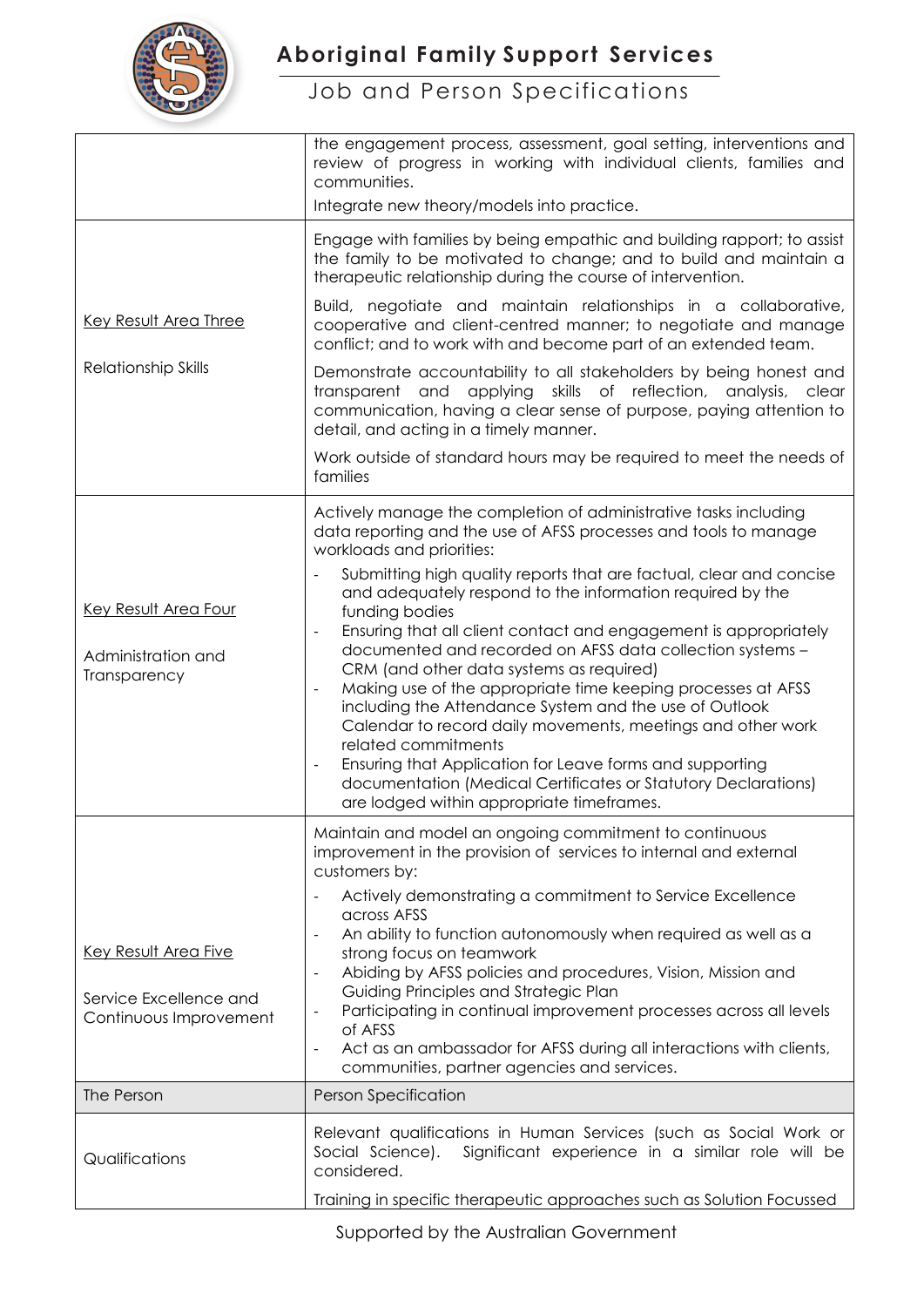

|                      | Therapy, Family Therapy or Narrative Therapy will be highly regarded.                                                                                                                                                                                                                                                                                                                                                                                                                                                 |
|----------------------|-----------------------------------------------------------------------------------------------------------------------------------------------------------------------------------------------------------------------------------------------------------------------------------------------------------------------------------------------------------------------------------------------------------------------------------------------------------------------------------------------------------------------|
| Experience           | Experience in working with Aboriginal families, particularly in a family<br>support or therapeutic context.<br>Experience working with families who have experienced or are<br>experiencing acute or chronic disadvantage and/or trauma and loss.<br>Experience working as a practitioner in Human Service Programmes<br>such as those provided by AFSS.<br>Experience in working with families experiencing a range of difficulties.<br>Experience working with families involved in the Child Protection<br>System. |
| <b>Skills</b>        | Demonstrated high-level organisational skills, communication skills,<br>writing skills and an ability to positively interact with AFSS staff, clients,<br>sector representatives and community.<br>Computer literacy with the Microsoft Office suite of products.                                                                                                                                                                                                                                                     |
| Knowledge            | A sound understanding of the issues facing Aboriginal families which<br>have impacted on individual, family and community wellbeing and<br>which led them to be involved with the child protection system.                                                                                                                                                                                                                                                                                                            |
|                      | Understanding the primary importance of the spiritual and cultural<br>connection Aboriginal people have with their country, family and<br>community and the importance of Cultural Safety.                                                                                                                                                                                                                                                                                                                            |
|                      | A sound knowledge of intensive family support theories and<br>approaches, particularly family systems theory, and Solution-focussed<br>and Participative Case Planning approaches.                                                                                                                                                                                                                                                                                                                                    |
|                      | A sound knowledge base in the areas relevant to child protection,<br>including the impact of abuse and neglect; attachment and bonding;<br>healing trauma, grief and loss; child and adolescent development;<br>parenting and life skills development; and behaviour management<br>strategies.                                                                                                                                                                                                                        |
|                      | Knowledge of the Children and Young People (Safety) Act 2017, and<br>the role of DCP.                                                                                                                                                                                                                                                                                                                                                                                                                                 |
|                      | Demonstrated understanding of Discrimination and Equal Opportunity<br>issues as they relate to service delivery for Aboriginal people.                                                                                                                                                                                                                                                                                                                                                                                |
|                      | Knowledge of issues related to service delivery in regional and remote<br>areas.                                                                                                                                                                                                                                                                                                                                                                                                                                      |
| <b>WHS</b>           | AFSS is committed to WHS across all activities and program areas and<br>all employees are required to actively participate in WHS policies,<br>practices and procedures.                                                                                                                                                                                                                                                                                                                                              |
| Travel               | Intrastate and interstate travel involving overnight absences may be<br>required in some roles.                                                                                                                                                                                                                                                                                                                                                                                                                       |
| Licences / Screening | All AFSS positions require employees to hold and maintain a current<br>South Australian Drivers Licence, a Safe Environments for Children and<br>Young People Certificate and Child Related Employment Screening<br>(CRES) or Working with Children Check (WWCC).                                                                                                                                                                                                                                                     |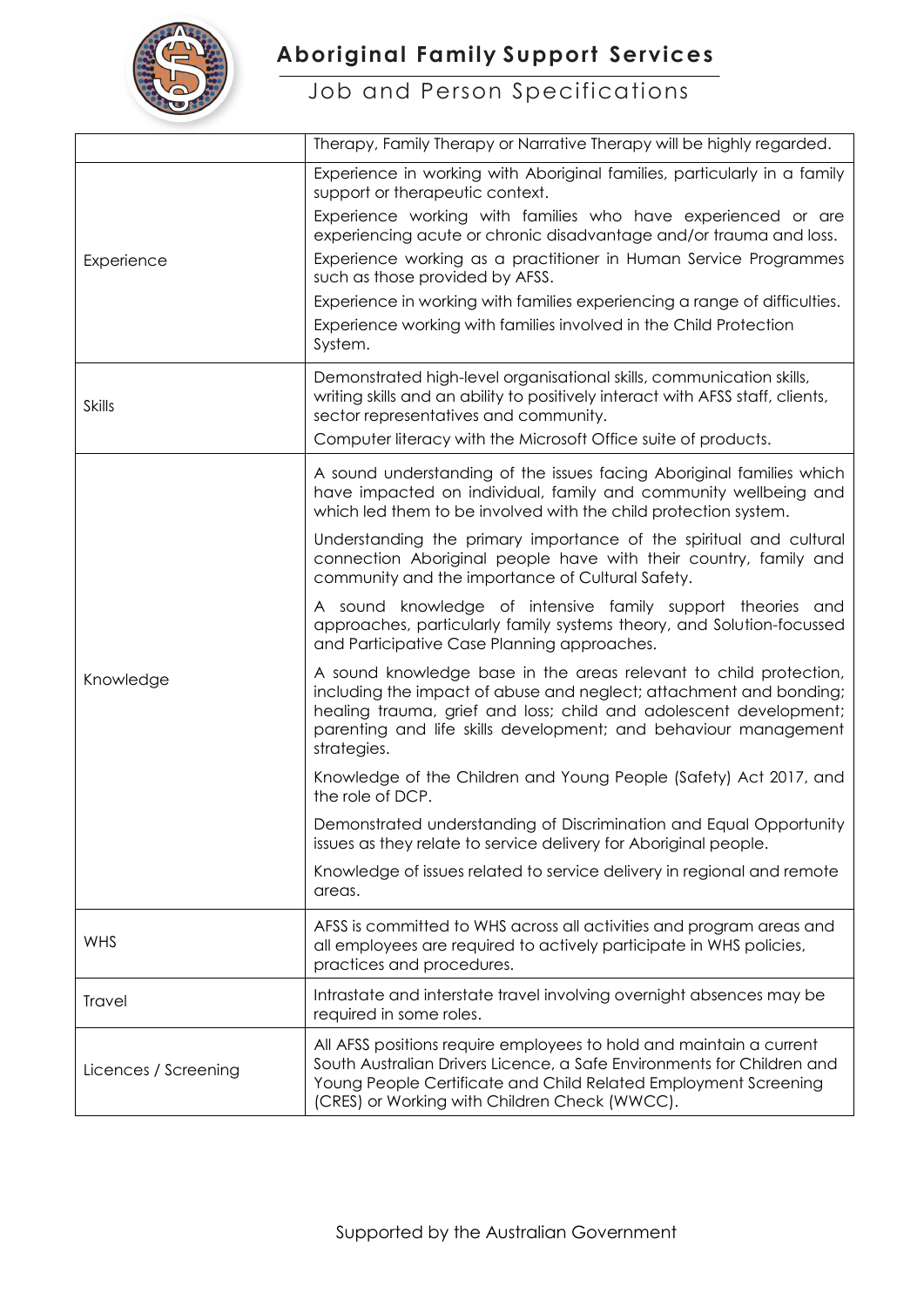

Job and Person Specifications

## Job Title: **Case Worker – Stronger Families Program, Intensive Family Service**

Name:

| Program Overview                           | Aboriginal Family Support Services Stronger Families Program is<br>committed to either keeping children safely at home with their families<br>or, if they have been removed, to have them returned to their family's<br>safe care. We are committed to empower families to cope with the<br>challenges they are facing. We seek to preserve and strengthen<br>family relationships to ensure children and young people live in safe,<br>secure and stable homes.                                                                                                                                                                              |
|--------------------------------------------|-----------------------------------------------------------------------------------------------------------------------------------------------------------------------------------------------------------------------------------------------------------------------------------------------------------------------------------------------------------------------------------------------------------------------------------------------------------------------------------------------------------------------------------------------------------------------------------------------------------------------------------------------|
| <b>Position Objective</b>                  | Stronger Families Case Workers provide trauma informed, child<br>centred and family focused case management support to families to<br>assist them to address child protection concerns and build their<br>capacity. The Case Worker, under the direction of the Case<br>Manager, will support families to identify and address challenges they<br>are facing that brought them into the Child Protection system and<br>build their capacity. The Case Worker, under the direction of the Case<br>Manager, will support families to identify and address barriers that are<br>preventing them from providing adequate care for their children. |
| <b>Reporting Relationships</b>             | The Case Worker reports to the local Case Manager, who in turn<br>reports to the Senior Manager, Therapeutic Services.<br>The program works closely with the Department for Child Protection                                                                                                                                                                                                                                                                                                                                                                                                                                                  |
|                                            | (DCP) and the Department for Human Services (DHS).                                                                                                                                                                                                                                                                                                                                                                                                                                                                                                                                                                                            |
| Funding                                    | Department of Human Services                                                                                                                                                                                                                                                                                                                                                                                                                                                                                                                                                                                                                  |
| Award/Salary                               | Social, Community, Home Care and Disability Services Industry Award<br>2010<br>Salary Range: Level 4                                                                                                                                                                                                                                                                                                                                                                                                                                                                                                                                          |
| The Job                                    | Job Specification                                                                                                                                                                                                                                                                                                                                                                                                                                                                                                                                                                                                                             |
| Key Result Areas                           | The Key Result Areas outline the key expectations of the employee.<br>They align with the requirements of the Stronger Families Funding<br>Agreements with the Department for Child Protection and the<br>Department of Human Services, with AFSS Strategic and Operational<br>Plans and AFSS Policies and Procedures. The employee will be required<br>to participate in regular supervision against each of the Key Result<br>Areas as detailed below.                                                                                                                                                                                      |
| Key Result Area One                        | positively and respectfully to Aboriginal<br>Relate<br>people<br>and<br>communities, be open to listen and learn, show humility and be non-<br>judgemental and sensitive to individual and community needs.                                                                                                                                                                                                                                                                                                                                                                                                                                   |
| Cultural Awareness and<br>Safety           | Provide Culturally Responsive service and interventions to Aboriginal<br>children and families.                                                                                                                                                                                                                                                                                                                                                                                                                                                                                                                                               |
|                                            | Advocate for the consistent consideration, and application of the<br>Aboriginal and Torres Strait Islander Child Placement Principle.                                                                                                                                                                                                                                                                                                                                                                                                                                                                                                         |
| <b>Key Result Area Two</b>                 | Assist families to identify, acknowledge and address child protection<br>concerns using a strengths and risks-based, family-centred and                                                                                                                                                                                                                                                                                                                                                                                                                                                                                                       |
| Understanding and<br>Application of Theory | culturally-responsive practice approach.<br>Achieve outcomes with families that results in sustained change.                                                                                                                                                                                                                                                                                                                                                                                                                                                                                                                                  |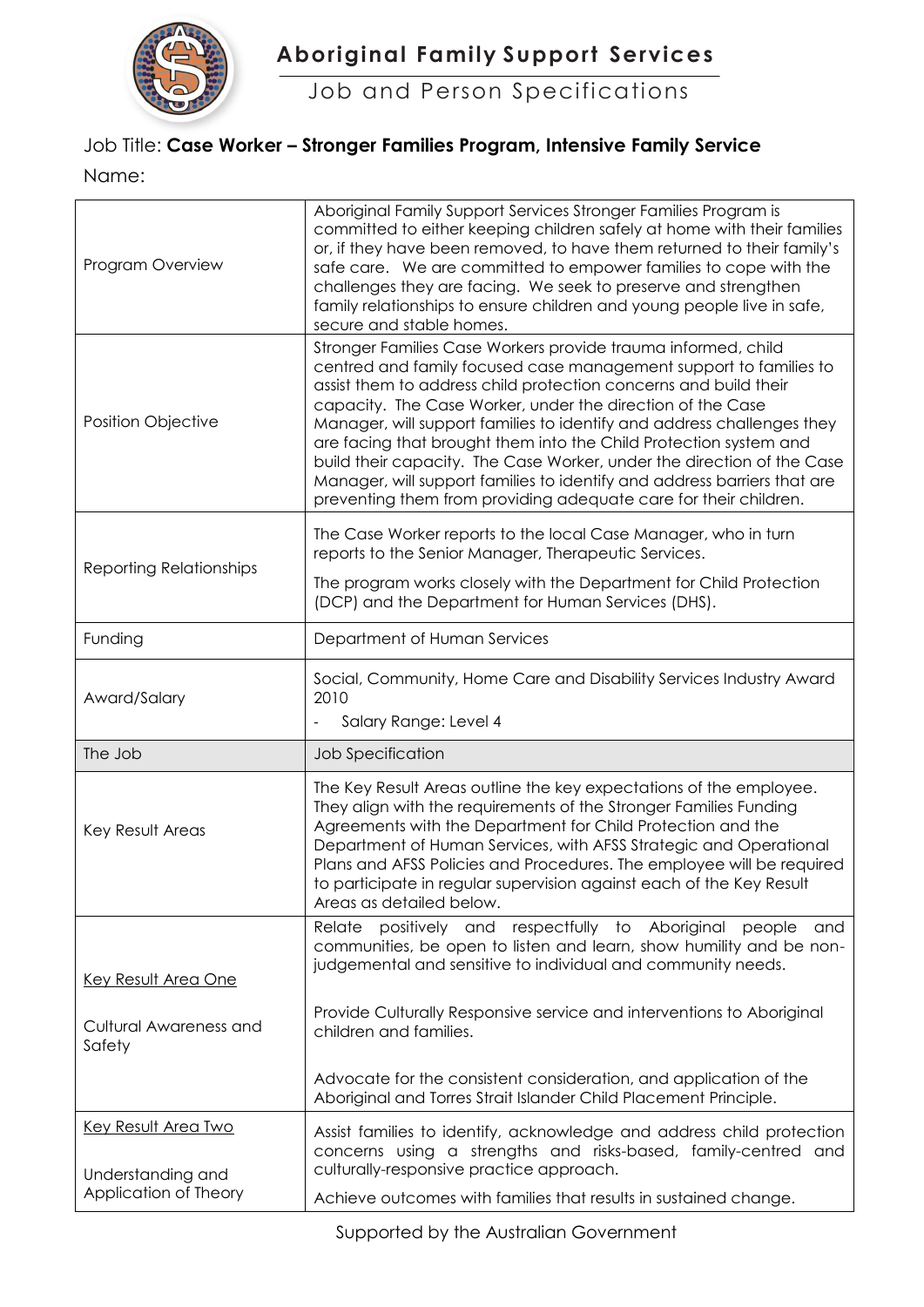

|                                                                          | Understand and implement a range of applicable theories in guiding<br>the engagement process, assessment, goal setting, interventions and<br>review of progress in working with individual clients, families and<br>communities.<br>Integrate new theory/models into practice.                                                                                                                                                                                                                                                                                                                                                                                                                                                                                                                                                                                                                                              |
|--------------------------------------------------------------------------|-----------------------------------------------------------------------------------------------------------------------------------------------------------------------------------------------------------------------------------------------------------------------------------------------------------------------------------------------------------------------------------------------------------------------------------------------------------------------------------------------------------------------------------------------------------------------------------------------------------------------------------------------------------------------------------------------------------------------------------------------------------------------------------------------------------------------------------------------------------------------------------------------------------------------------|
| <b>Key Result Area Three</b><br>Relationship Skills                      | Engage with families by being empathic and building rapport; to assist<br>the family to be motivated to change; and to build and maintain a<br>therapeutic relationship during the course of intervention.<br>Build, negotiate and maintain relationships in a collaborative,<br>cooperative and client-centred manner; to negotiate and manage<br>conflict; and to work with and become part of an extended team.<br>Demonstrate accountability to all stakeholders by being honest and<br>transparent and applying skills of reflection, analysis, clear<br>communication, having a clear sense of purpose, paying attention to<br>detail, and acting in a timely manner.                                                                                                                                                                                                                                                 |
| <b>Key Result Area Four</b><br>Administration and<br>Transparency        | Actively manage the completion of administrative tasks including<br>data reporting and the use of AFSS processes and tools to manage<br>workloads and priorities:<br>Submitting high quality reports that are factual, clear and concise<br>$\overline{\phantom{a}}$<br>and adequately respond to the information required by the<br>funding bodies<br>Ensuring that all client contact and engagement is appropriately<br>documented and recorded on AFSS data collection systems -<br>CRM (and other data systems as required)<br>Making use of the appropriate time keeping processes at AFSS<br>including the Attendance System and the use of Outlook<br>Calendar to record daily movements, meetings and other work<br>related commitments<br>Ensuring that Application for Leave forms and supporting<br>documentation (Medical Certificates or Statutory Declarations)<br>are lodged within appropriate timeframes. |
| Key Result Area Five<br>Service Excellence and<br>Continuous Improvement | Maintain and model an ongoing commitment to continuous<br>improvement in the provision of services to internal and external<br>customers by:<br>Actively demonstrating a commitment to Service Excellence<br>across AFSS<br>An ability to function autonomously when required as well as a<br>strong focus on teamwork<br>Abiding by AFSS policies and procedures, Vision, Mission and<br>$\blacksquare$<br>Guiding Principles and Strategic Plan<br>Participating in continual improvement processes across all levels<br>$\overline{\phantom{a}}$<br>of AFSS<br>Act as an ambassador for AFSS during all interactions with clients,<br>$\overline{\phantom{a}}$<br>communities, partner agencies and services.                                                                                                                                                                                                            |
| The Person                                                               | <b>Person Specification</b>                                                                                                                                                                                                                                                                                                                                                                                                                                                                                                                                                                                                                                                                                                                                                                                                                                                                                                 |
| Qualifications                                                           | Relevant qualifications in Human Services (such as Social Work or<br>Significant experience in a similar role will be<br>Social Science).<br>considered.<br>Training in specific therapeutic approaches such as Solution Focussed<br>Therapy, Family Therapy or Narrative Therapy will be highly regarded.                                                                                                                                                                                                                                                                                                                                                                                                                                                                                                                                                                                                                  |